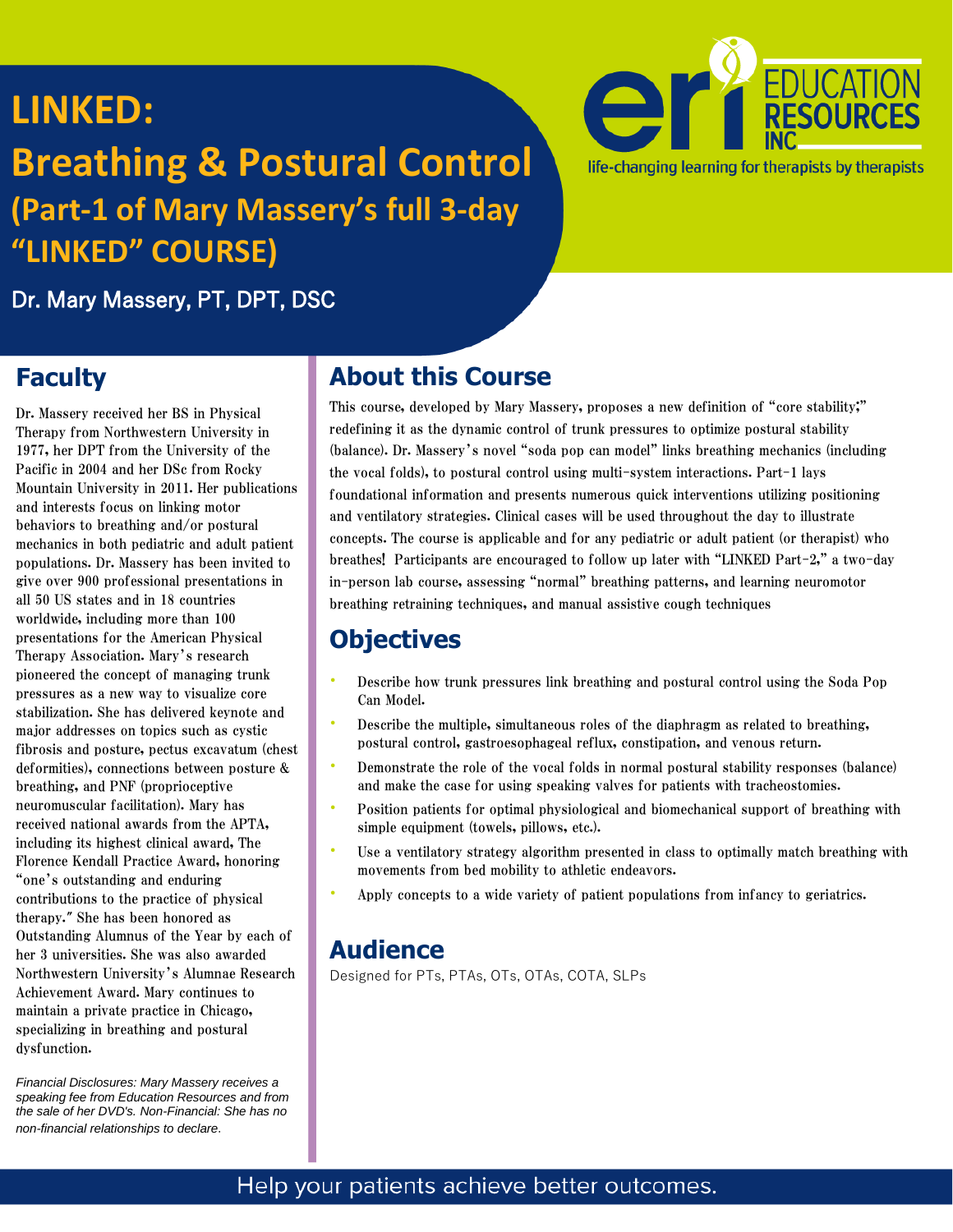

### **Schedule Day 1**

#### **9:10 am to 2:20 pm EST (US)**

| $9:10 - 9:30$   | Webinar Registration/Zoom Course Opens                                                                                  |  |  |
|-----------------|-------------------------------------------------------------------------------------------------------------------------|--|--|
| $9:30 - 10:00$  | <b>Discussion</b><br>Class starts: Overview of course topics &<br>logistics                                             |  |  |
| $10:00 - 11:30$ | Lecture<br>Breathing and Posture: Part 1 - Pressure<br>control (Soda pop model)                                         |  |  |
| $11:30 - 11:40$ | <b>Break</b>                                                                                                            |  |  |
| $11:40 - 1:10$  | <b>LAB:</b> Positioning strategies: What can you do<br>in 90 Seconds or less that has a profound<br>and lasting effect? |  |  |
| $1:10 - 1:20$   | <b>Break</b>                                                                                                            |  |  |
| $1:20 - 2:15$   | Lecture<br>Breathing: Part 2 - The Diaphragm                                                                            |  |  |
| $2:15 - 2:20$   | Discussion and Q&A                                                                                                      |  |  |
| 2:20            | Class Ends – Instructor will stay to answer<br>questions                                                                |  |  |

### **Online Courses**

#### **Learn at Your Convenience**

We've infused the excitement and clinical relevance of our live courses into new on demand online series.

- [Newly Revised! Advanced Vestibular Rehabilitation](https://www.educationresourcesinc.com/courses/2020-05-28/advanced-vestibular-rehabilitation-online-series-2/)
- [NEW! Vestibular Rehabilitation: Evaluation and Management of](https://www.educationresourcesinc.com/courses/2021-09-27/vestibular-rehabilitation-evaluation-and-management-of-individuals-with-dizziness-and-balance-disorders-online-series/)  [Individuals with Dizziness and Balance Disorders](https://www.educationresourcesinc.com/courses/2021-09-27/vestibular-rehabilitation-evaluation-and-management-of-individuals-with-dizziness-and-balance-disorders-online-series/)
- [Post-Concussion Syndrome: A Four-Part](https://www.educationresourcesinc.com/courses/2018-08-16/post-concussion-syndrome-series-a-four-part-series/) Series
- [Vestibular Therapy for the School-Aged](https://www.educationresourcesinc.com/courses/2019-01-17/vestibular-therapy-for-the-school-aged-child-and-adolescent-on-line-series/) Child and Adolescent
- [Vestibular Rehabilitation: Treatment Intensive Online Series](https://www.educationresourcesinc.com/courses/2020-04-24/vestibular-rehabilitation-treatment-intensive-online-series/)

Online courses include free downloadable handouts and access for an entire year.

Register online [www.educationresourcesinc.com](http://www.educationresourcesinc.com/) 

#### **Schedule Day 2 9:10 am to 1:15 pm EST (US)**

| $9:10 - 9:30$   | <b>Webinar Registration/Zoom Course</b><br><b>Opens</b>                                                                                                          |
|-----------------|------------------------------------------------------------------------------------------------------------------------------------------------------------------|
| $9:30 - 9:50$   | Pearls, sleep homework, Q&A                                                                                                                                      |
| $9:50 - 11:00$  | Breathing:<br>Part 3 - The Vocal Folds                                                                                                                           |
| $11:00 - 11:15$ | <b>Break</b>                                                                                                                                                     |
| $11:15 - 1:00$  | <b>LAB:</b> Ventilatory or movement<br>strategies: Integrating neuromuscular,<br>musculoskeletal, respiratory and<br>sensory systems. Problem solving<br>session |
| $1:00 - 1:15$   | Summary, next week's homework,<br>further studies, Q&A                                                                                                           |
| 1:15            | Class Ends - Instructor will stay to<br>answer questions                                                                                                         |

Find us on  $\Omega$ 



### **Testimonials**

"I was amazed with the organization of this course and the creativity to facilitate discussion groups virtually! I learned so much and acquired skills that I can utilize right away within my treatment setting", Stacey, OTR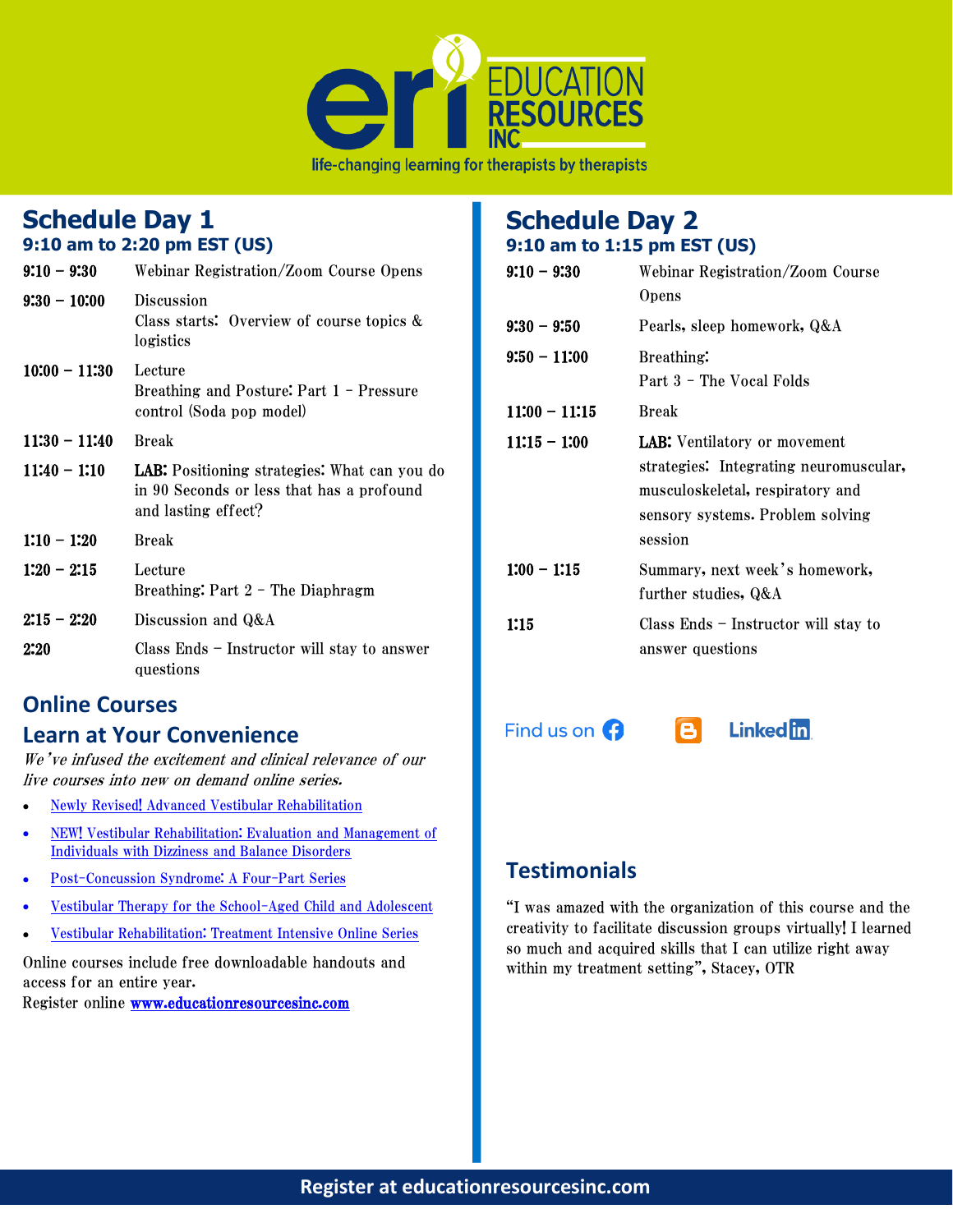

life-changing learning for therapists by therapists

### **Credits**

This course meets the criteria for 8 contact hours (0.8) CEUs, Intermediate Level.



Education Resources Inc. is an AOTA Approved Provider of professional development. Provider #3043. This Distance Learning-Interactive course is offered at 8 hours or .8 CEUs. Intermediate level, OT Service Delivery. AOTA does not endorse specific course content, products, or clinical procedures.

This course can be used toward your NBCOT renewal requirements for 8 units. Approved provider of the FL Board of Occupational Therapy-CE Broker  $-$  9.5 hrs. This course meets the approval of the TX Board of OT Examiners.



Education Resources Inc. Intermediate Level .8 ASHA CEUs

ASHA CE Provider approval and use of the Brand Block does not imply endorsement of course content, specific products, or clinical procedures.

This program has been submitted for approval of 8 clock hours of continuing education credit by the TX Speech Language-Hearing-Association (TSHA). TSHA approval does not imply endorsement of course content, specific products or clinical procedures.

Most Physical Therapy State Boards accept webinars as a live offering. Please check with your state board to confirm.

Approved by the FL Physical Therapy Association for 9.5 continuing education contact hours. This course meets the basic criteria of the MD Board of Physical Therapy Examiners for 0.8 CEU's Approved by the MN Board of Physical Therapy.

Approved by the NJ Board of Physical Therapy Examiners.

Approved by the OK Board of Medical Licensure and Supervision for Physical Therapy. Approved sponsor by the State of IL Department of Financial and Professional Regulation for Physical Therapy for 9.5 contact hours.

Approved provider by the NY State Board of Physical Therapy for 9.5 contact hours (0.95 CEUs). Education Resources, Inc. is an approved provider for Physical Therapy CEUs in the following states: CA, KY and TX.

The following state boards of physical therapy accept other states' approval: AK, AR, AZ, DC, DE, GA, HI, ID, IN, KS, MI, MO, MS, NC, OR, PA, RI, SC, UT, VA, VT, WI, WY.

The following state boards of physical therapy either do not require course pre-approval or do not require CEUs for re-licensure: AL, CO, CT, IA, MA, ME, MT, NE, ND, NH, SD, WA.

8 hours of this course qualify towards the discipline-specific hours for the 20-hour requirement for NDTA re-certification. They do NOT qualify towards the 8-hour NDTA Instructor requirement for re-certification.

Education Resources Inc. 266 Main St, Medfield, MA 02052. Please contact us for any special needs requests: 800-487-6530 or info@educationresourcesinc.com

### **Webinar Dates & Times**

**June 24 and June 25, 2022**

#### **9:10 am EST • 8:10 am CT• 7:10 am MST• 6:10 am PT (US)**

Registration is for both sessions. Log-in instructions and course materials will be emailed/added to your ERI account 2-3 days prior to the first date of the webinar.

### **Register at educationresourcesinc.com**

# **ERI: Lifechanging learning**

**You love what you do.** Our courses remind you why. As a therapist, you change lives every day – and have your life changed in return. ERI is life-changing learning, for therapists by therapists.

## **The ERI Advantage:**

• Techniques you'll use the next day

- Peers who share your passion
- Renowned faculty
- Evidence-based courses that improve outcomes
- 30 years of life-changing learning

#### Specialty Tracks throughout the lifespan – Neonatal, Pediatric, Adult, Geriatric

Each ERI specialty track is designed to make the most of your continuing education time, budget, and goals. Start your search with us and plan every course you'll take in 2022.

**Visit educationresourcesinc.com for all of your 2022 courses.**

## **ERI Rewards**

**Your ERI experience is more rewarding than ever.**

- First Course Discount
- Group Discounts
- \$100 off your 4th Multi-day

#### Course

• And more

Subject to availability. Exclusions may apply. Visit our website for details and coupon